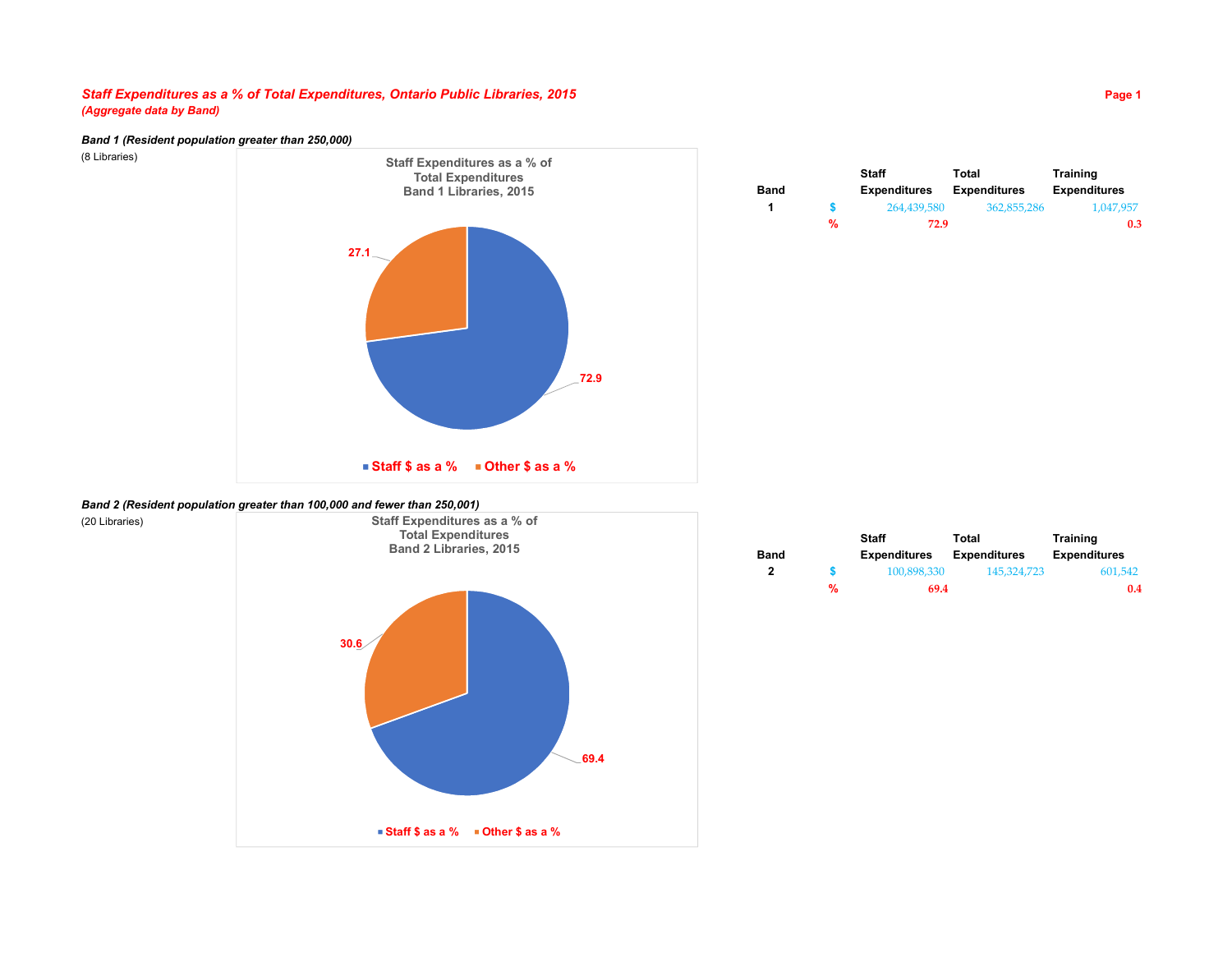## *Staff Expenditures as a % of Total Expenditures, Ontario Public Libraries, 2015* **Page 2** *(Aggregate data by Band)*

*Band 3 (Resident population greater than 50,000 and fewer than 100,001)*

(21 Libraries)



|             |   | <b>Staff</b>        | Total               | Training            |
|-------------|---|---------------------|---------------------|---------------------|
| <b>Band</b> |   | <b>Expenditures</b> | <b>Expenditures</b> | <b>Expenditures</b> |
| 3           |   | 49.750.555          | 72.312.171          | 456.148             |
|             | % | 68.8                |                     | 0.6                 |

### *Band 4 (Resident population greater than 30,000 and fewer than 50,001)*



|             |   | Staff               | Total               | <b>Training</b>     |
|-------------|---|---------------------|---------------------|---------------------|
| <b>Band</b> |   | <b>Expenditures</b> | <b>Expenditures</b> | <b>Expenditures</b> |
| 4           |   | 26.091.287          | 37,021,810          | 213,876             |
|             | % | 70.5                |                     | 0.6                 |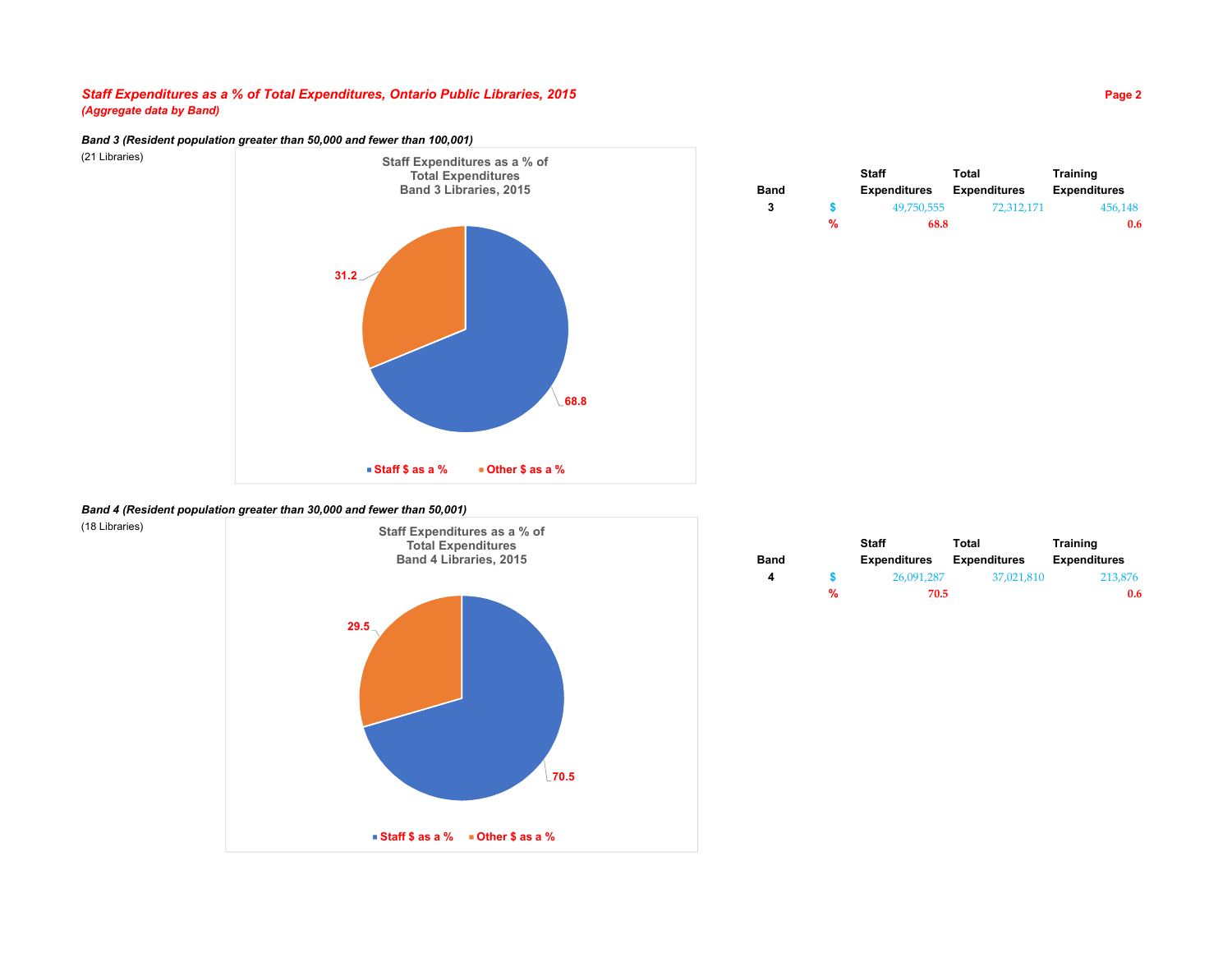# *Staff Expenditures as a % of Total Expenditures, Ontario Public Libraries, 2015* **Page 3** *(Aggregate data by Band)*

# *Band 5 (Resident population greater than 15,000 and fewer than 30,001)*

(29 Libraries)



|      |   | <b>Staff</b>        | Total               | <b>Training</b>     |
|------|---|---------------------|---------------------|---------------------|
| Band |   | <b>Expenditures</b> | <b>Expenditures</b> | <b>Expenditures</b> |
| 5    |   | 18,533,710          | 26.804.039          | 192.106             |
|      | % | 69.1                |                     | 0.7                 |

# *Band 6 (Resident population greater than 5,000 and fewer than 15,001)*



|      |   | Staff               | Total               | <b>Training</b>     |
|------|---|---------------------|---------------------|---------------------|
| Band |   | <b>Expenditures</b> | <b>Expenditures</b> | <b>Expenditures</b> |
| 6    |   | 16.460.588          | 24.396.790          | 183.473             |
|      | % | 67.5                |                     | 0.8                 |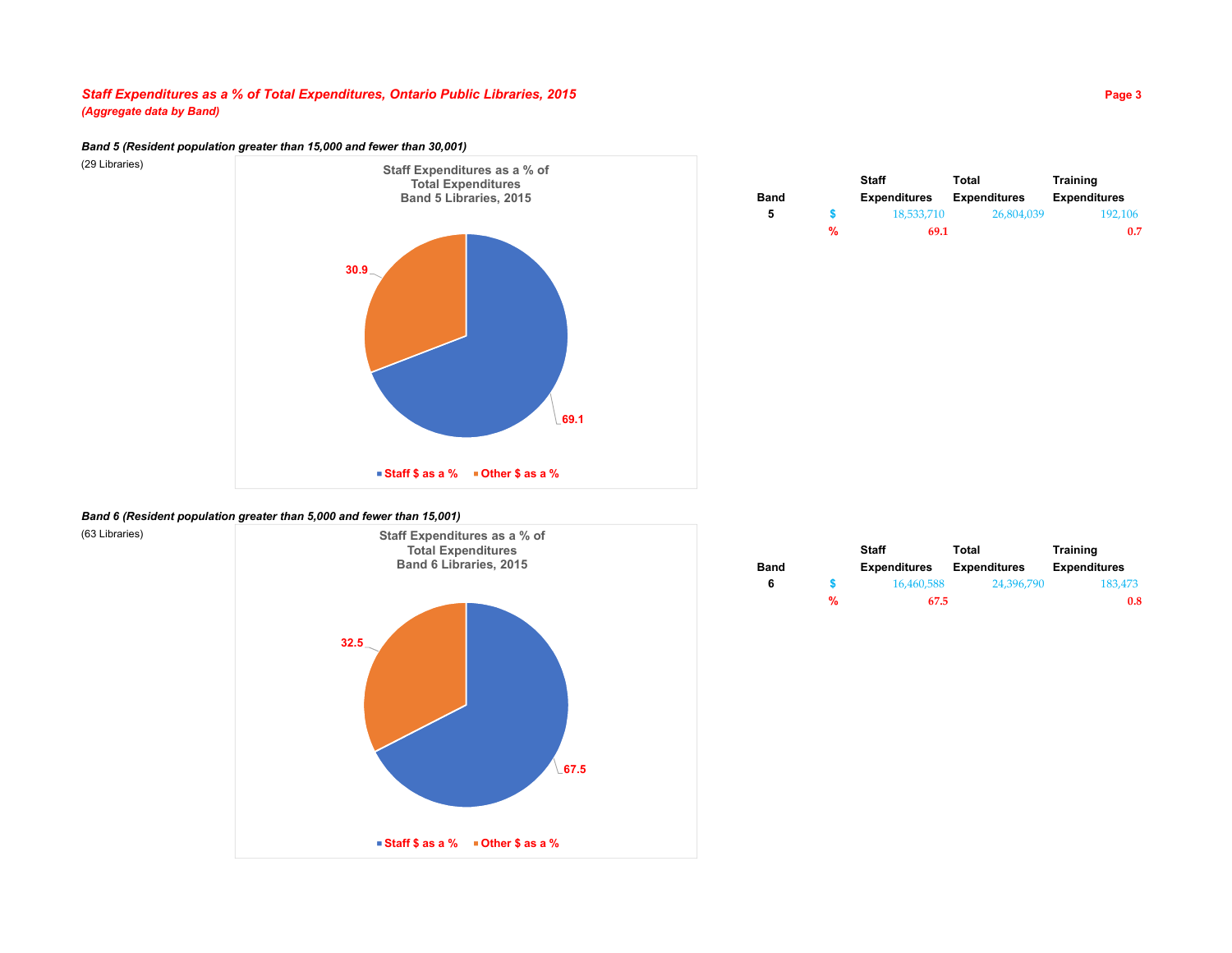# *Staff Expenditures as a % of Total Expenditures, Ontario Public Libraries, 2015* **Page 4** *(Aggregate data by Band)*

#### *Band 7 (Resident population greater than 2,500 and fewer than 5,001)*

(32 Libraries)



**Staff Expenditures as a % of** 

**Staff Total Training Band Expenditures Expenditures Expenditures 7 \$** 3,588,243 5,403,396 37,308 **% 66.4 0.7**

**Staff \$ as a % Other \$ as a %**

**Staff Expenditures as a % of Total Expenditures**

### *Band 8 (Resident population fewer than 2,501)* (69 Libraries)



|             |   | <b>Staff</b>        | Total               | <b>Training</b>     |
|-------------|---|---------------------|---------------------|---------------------|
| <b>Band</b> |   | <b>Expenditures</b> | <b>Expenditures</b> | <b>Expenditures</b> |
| 8           |   | 3.514.472           | 5.790.569           | 56,850              |
|             | % | 60.7                |                     | 1.0                 |